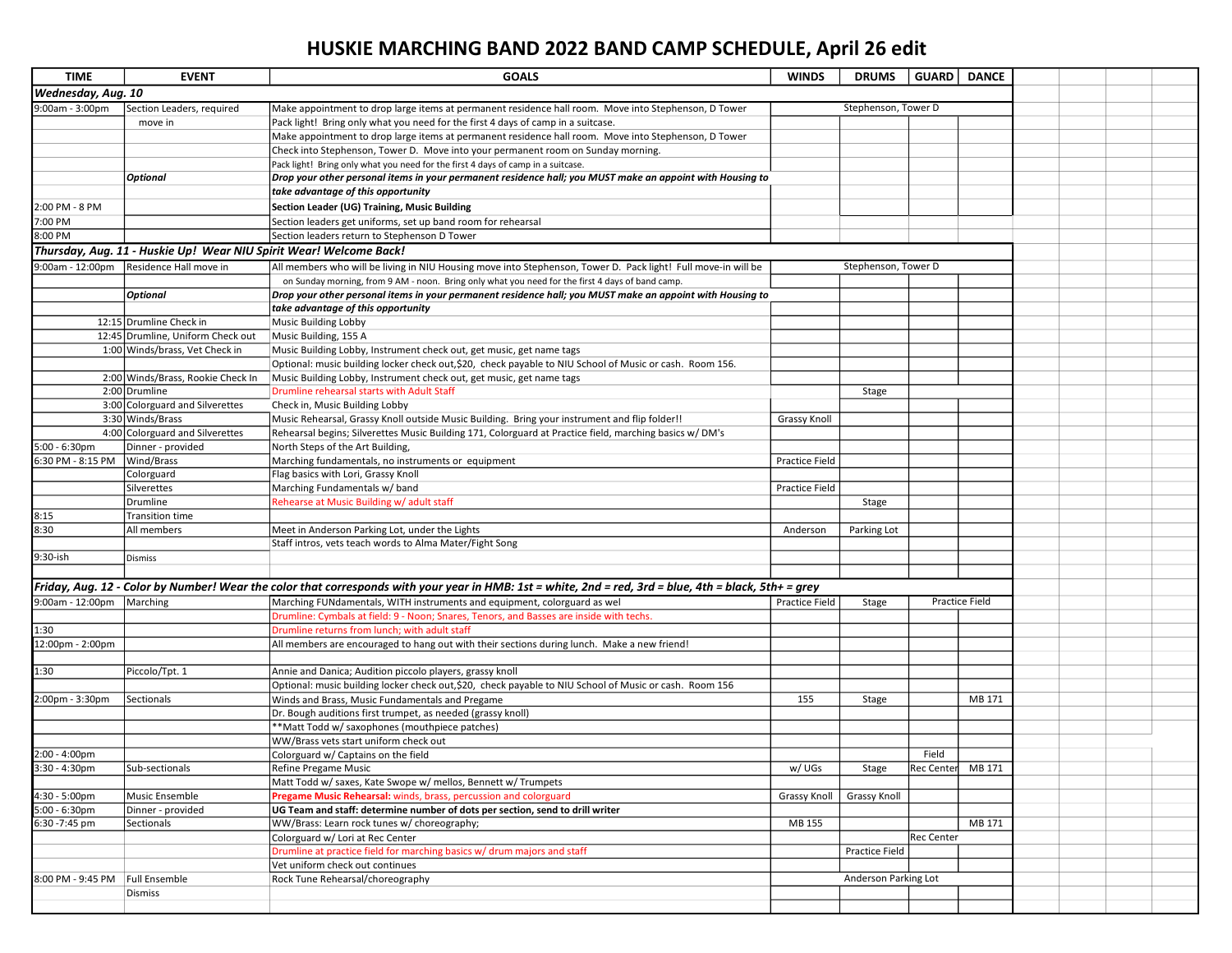## HUSKIE MARCHING BAND 2022 BAND CAMP SCHEDULE, April 26 edit

| <b>TIME</b>                                                    | <b>EVENT</b>                                                                                                 | <b>GOALS</b>                                                                                                                                                                | <b>WINDS</b>                    | <b>DRUMS</b>          | <b>GUARD</b>      | <b>DANCE</b> |  |  |
|----------------------------------------------------------------|--------------------------------------------------------------------------------------------------------------|-----------------------------------------------------------------------------------------------------------------------------------------------------------------------------|---------------------------------|-----------------------|-------------------|--------------|--|--|
|                                                                |                                                                                                              | Saturday, Aug. 13 - Color by Section. Flute = pink; clarinet = orange; saxes = yellow; trumpet = green; mello = blue; bones/tones = purple; sousas = red; drumline = black; |                                 |                       |                   |              |  |  |
| Guard = grey; Silverettes = White; Drum majors = red DM shirts |                                                                                                              |                                                                                                                                                                             |                                 |                       |                   |              |  |  |
| 9:00am - 12:00pm                                               | Marching                                                                                                     | Marching FUNdamentals, WITH instruments and equipment (Bennett runs visual block)                                                                                           | Practice Field                  |                       |                   |              |  |  |
|                                                                |                                                                                                              | Drumline w/ adult staff                                                                                                                                                     |                                 | Stage                 |                   |              |  |  |
|                                                                |                                                                                                              | Colorguard at Rec Center w/ Lori at Rec Center                                                                                                                              |                                 |                       | <b>Rec Center</b> |              |  |  |
|                                                                |                                                                                                              | Silverettes in 171 w/ Lisa                                                                                                                                                  |                                 |                       |                   | MB 171       |  |  |
| 1:30                                                           |                                                                                                              | Drumline returns from lunch; with adult staff                                                                                                                               |                                 |                       |                   |              |  |  |
| 12:00 - 2:00pm                                                 | Lunch - Section Dates                                                                                        |                                                                                                                                                                             |                                 |                       |                   |              |  |  |
| 2:00pm - 3:15pm                                                | Sectionals                                                                                                   | Winds and Brass, Music Fundamentals and Pregame                                                                                                                             | 155                             | Stage                 |                   |              |  |  |
|                                                                |                                                                                                              | WW/Brass rookies start Uniform Check out                                                                                                                                    |                                 |                       |                   |              |  |  |
|                                                                |                                                                                                              | Silverettes w/ Lisa, Colorguard w/ Lori                                                                                                                                     |                                 |                       | lRec Centerl      | MB 171       |  |  |
| 3:30 - 4:10 pm                                                 | Sub-sectionals                                                                                               | Memorize Pregame Music                                                                                                                                                      | w/UGs                           | Stage                 | <b>Rec Center</b> | MB 171       |  |  |
| 4:15 - 5:00pm                                                  | Music Ensemble                                                                                               | Pregame Music, Memory Check at Grassy Knoll. Woodwind and brass only                                                                                                        |                                 |                       |                   |              |  |  |
|                                                                |                                                                                                              | Demonstrate memorization of Huskie Fanfare, Hail to the Huskies, Fight Song, National Anthem, Alma Mater                                                                    |                                 |                       |                   |              |  |  |
|                                                                |                                                                                                              | Use expanded horn arcs for playing test                                                                                                                                     |                                 |                       |                   |              |  |  |
|                                                                |                                                                                                              | **Matt Todd in, to judge saxophones                                                                                                                                         |                                 |                       |                   |              |  |  |
| $5:00 - 6:30$                                                  | Dinner, provided                                                                                             | UG Team meets with Dr. Bough to assign dots                                                                                                                                 |                                 |                       |                   |              |  |  |
| $6:30 - 7:30$                                                  | Full Ensemble                                                                                                | Set parade block; move and play to Fight Song and Hail to the Huskies; learn parade block choreography                                                                      |                                 | Anderson Parking Lot  |                   |              |  |  |
|                                                                |                                                                                                              | Drumline must be ready on cadence!!                                                                                                                                         |                                 |                       |                   |              |  |  |
|                                                                |                                                                                                              | GA's prep dot sheets for members                                                                                                                                            |                                 |                       |                   |              |  |  |
| 7:45 - 9:00 PM                                                 | <b>Full Ensemble</b>                                                                                         | Explanation of dot system, coordinate sheets, and rehearsal etiquette                                                                                                       |                                 | All members, 155      |                   |              |  |  |
|                                                                |                                                                                                              | UG's: Pass out pregame coordinates.                                                                                                                                         |                                 |                       |                   |              |  |  |
|                                                                | <b>Drumline</b>                                                                                              | Move all equipment out of Concert Hall and into 155. CH is in use on Sunday from noon - 5, and again on<br>Monday from 8:30 AM - noon.                                      |                                 |                       |                   |              |  |  |
|                                                                |                                                                                                              |                                                                                                                                                                             |                                 |                       |                   |              |  |  |
|                                                                | Sunday, Aug. 14 - Super Hero DayDress like your Favorite!                                                    |                                                                                                                                                                             |                                 |                       |                   |              |  |  |
| 9 AM - Noon                                                    |                                                                                                              | Move into Residence Halls   Move into your actual residence hall. Bring all your stuff this time!                                                                           | At Your Assigned Residence Hall |                       |                   |              |  |  |
|                                                                |                                                                                                              |                                                                                                                                                                             |                                 |                       |                   |              |  |  |
| 3:00 PM - 5 PM                                                 | <b>Full Ensemble</b>                                                                                         | Quick Stretch/ warm up                                                                                                                                                      |                                 | <b>Practice Field</b> |                   |              |  |  |
|                                                                |                                                                                                              | Learn pregame drill. Bring instruments and Equipment                                                                                                                        |                                 |                       |                   |              |  |  |
| $5:00 - 6:30$ pm                                               | Dinner - provided                                                                                            | Dinner at New Hall Dining (across campus)                                                                                                                                   |                                 |                       |                   |              |  |  |
| 6:30 - 8 PM                                                    | <b>Full Ensemble</b>                                                                                         | Continue learning Pregame                                                                                                                                                   |                                 | Practice Field        |                   |              |  |  |
| $8:00 - 8:15$                                                  | Transition                                                                                                   |                                                                                                                                                                             |                                 |                       |                   |              |  |  |
| 8:15 - 9-ish                                                   | <b>Full Ensemble</b>                                                                                         | Anderson parking lot, Handbook and Course Policy Review                                                                                                                     |                                 |                       |                   |              |  |  |
|                                                                | Monday, Aug. 15 Represent Your High School (wear a t-shirt from your HS; bonus points if it is a band shirt) |                                                                                                                                                                             |                                 |                       |                   |              |  |  |
| 9:00am                                                         | <b>Full Ensemble</b>                                                                                         | Stretch/warm up/marching FUNdamentals review, specific to pregame                                                                                                           |                                 | <b>Practice Field</b> |                   |              |  |  |
| 10:00                                                          | <b>Full Ensemble</b>                                                                                         | Pregame Review. Add field entry, team tunnel, and exit                                                                                                                      |                                 |                       |                   |              |  |  |
| 12:00                                                          | Lunch                                                                                                        | *Last chance to get your books, meet with your advisor, run errands before campus gets busy!                                                                                |                                 |                       |                   |              |  |  |
|                                                                |                                                                                                              |                                                                                                                                                                             |                                 |                       |                   |              |  |  |
| 2:00pm - 3:30pm                                                | Sectionals                                                                                                   | Winds and Brass, Music Fundamentals and Halftime Show                                                                                                                       | 155                             |                       |                   | MB 171       |  |  |
|                                                                |                                                                                                              | Drumline: memorize/clean halftime show w/ Bret                                                                                                                              |                                 | Stage                 |                   |              |  |  |
|                                                                |                                                                                                              | Colorguard w/ Captains at Rec Center, 2 - 5 PM                                                                                                                              |                                 |                       | <b>Rec Center</b> |              |  |  |
|                                                                |                                                                                                              | Finish any remaining uniform check out                                                                                                                                      |                                 |                       |                   |              |  |  |
| $3:30 - 4:30pm$                                                | Sub-sectionals                                                                                               | Refine Halftime Music                                                                                                                                                       | w/UGs                           | Stage                 | <b>Rec Center</b> | MB 171       |  |  |
| 4:30 - 5:00pm                                                  | Music Ensemble                                                                                               | Halftime Music Rehearsal: winds, brass and percussion                                                                                                                       |                                 |                       |                   |              |  |  |
| $5:00 - 6:30$ pm                                               | Dinner - provided                                                                                            | Dinner provided by Athletics. Be prepared to welcome our guests from Athletics Administration !                                                                             |                                 |                       |                   |              |  |  |
|                                                                |                                                                                                              |                                                                                                                                                                             |                                 |                       |                   |              |  |  |
| $6:30 - 7:30$                                                  |                                                                                                              | Drumline; learn musical cheers/stand jams for game day (UG's in charge)<br>WW/brass: learn musical cheers for game day                                                      | <b>Grassy Knoll</b>             | Stage                 |                   |              |  |  |
|                                                                |                                                                                                              | Visual units with their coaches (guard at Rec Center all night)                                                                                                             |                                 |                       | Rec Center        |              |  |  |
| $7:30 - 7:45$                                                  | Transition                                                                                                   |                                                                                                                                                                             |                                 |                       |                   |              |  |  |
| 7:45:00 - 9:30 PM                                              |                                                                                                              | Full Ensemble; learn musical cheers for game day                                                                                                                            |                                 |                       |                   |              |  |  |
|                                                                |                                                                                                              | Rock tune/choreography review                                                                                                                                               |                                 |                       |                   |              |  |  |
|                                                                |                                                                                                              |                                                                                                                                                                             |                                 |                       |                   |              |  |  |
|                                                                |                                                                                                              |                                                                                                                                                                             |                                 |                       |                   |              |  |  |
|                                                                |                                                                                                              |                                                                                                                                                                             |                                 |                       |                   |              |  |  |
|                                                                |                                                                                                              |                                                                                                                                                                             |                                 |                       |                   |              |  |  |